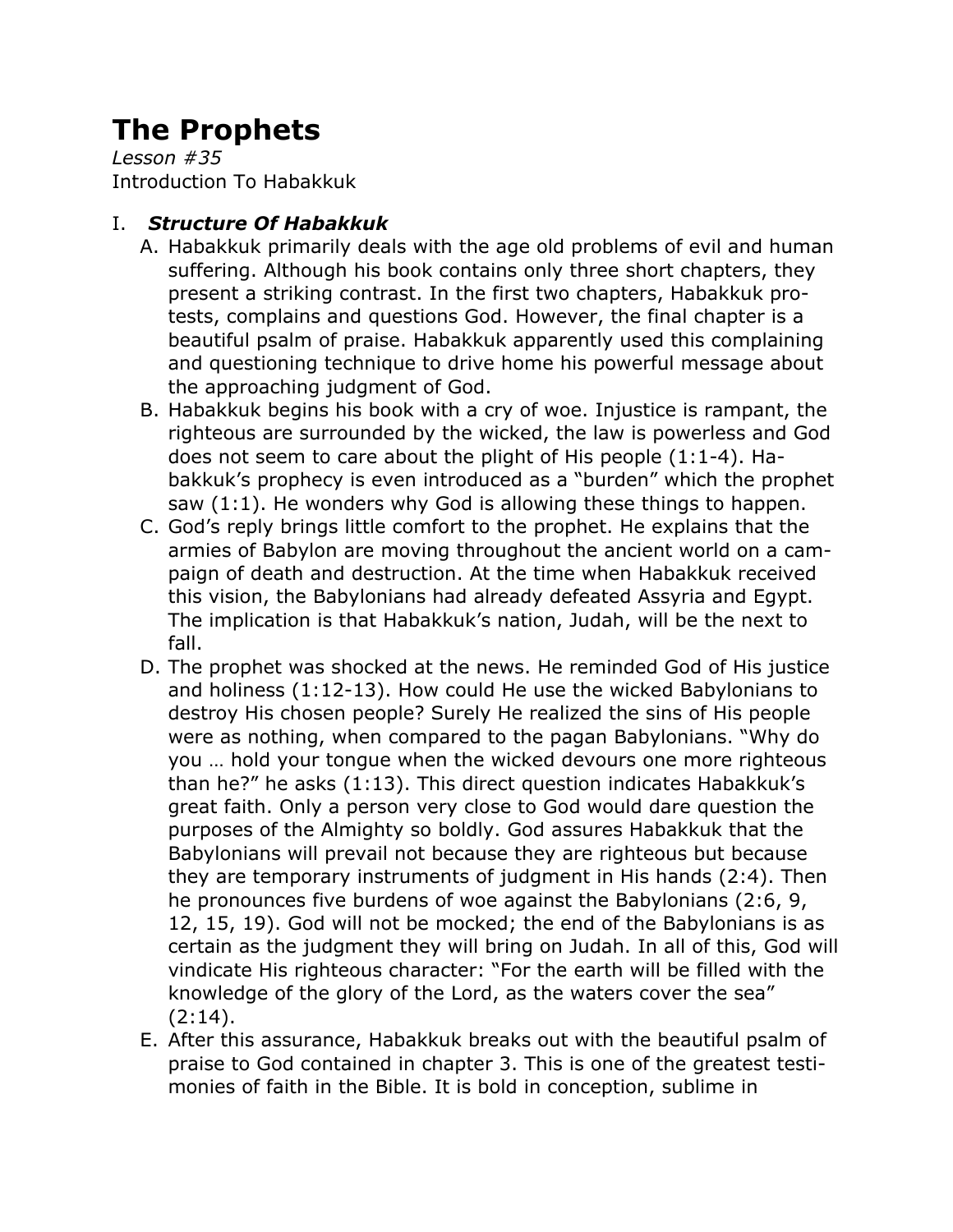thought, majestic in diction and pure in rhetoric. The psalm supplements the prophet's message, that of each being to encourage and keep alive within the nation a spirit of hope and trust in God.

## II. *Authorship And Date*

- A. Nothing is known about the prophet Habakkuk except his name which means "embrace" or "pressed to the heart." Cunningham Geikie says, "His name, as Luther well puts it, speaks as one who took his nation to his heart, comforted it and held it up, as one embraces and presses to his bosom a poor weeping child, calming and consoling it with good hope -- if God will." Habakkuk was surely a sensitive poet as well as a courageous spokesman for God. His little book is a literary masterpiece that points people of all ages to faith in God and His eternal purpose.
- B. Various dates from 630 B.C. to a date during the Babylonian captivity have been assigned for the writing of Habakkuk. The most probable is somewhere between 612-606 B.C. Habakkuk says in 3:16, "Because I must wait quietly for the day of distress, For the people to arise who will invade us." This places the date before the Chaldean invasion. Assyria fell to Babylon in 612 B.C. When Habakkuk spoke, Nebuchadnezzar was already pressing westward, but had not reached Jerusalem. The oppression of Judah and the carrying of the first group into Babylon, 605 B.C., had not yet taken place. It seems best, therefore, to assign the preaching of Habakkuk to a date shortly before 606 B.C., but after the beginning of Babylon's westward move for world conquest.

#### III. *Historical Setting*

- A. The book of Habakkuk belongs to that turbulent era in ancient history when the balance of power was shifting from the Assyrians to the Babylonians. Assyria's domination came to an end with the destruction of its capital city, Nineveh, by the invading Babylonians in 612 B.C.
- B. When Nineveh fell, Babylon secured its independence and entered on its short but brilliant career of conquest. Nabopolassar, who had joined with the Medes and aided in the capture of Nineveh, obtained the hand of the Median king's daughter for his son Nebuchadnezzar, and received, as the reward of his treachery, not only Babylonia itself, but a large portion of the Assyrian territory, including Syria and Palestine. Thus the way was prepared for the interference of the Babylonians in Jewish affairs. The overthrow of Pharaoh-Necho, king of Egypt, at Carchemish by Nebuchadnezzar left the Babylonian monarch free to punish the revolt of Jehoiakim (2 Kings 24:1-7), and to continue the hostile measures which culminated in the destruction of Jerusalem and the deportation of the Jews.